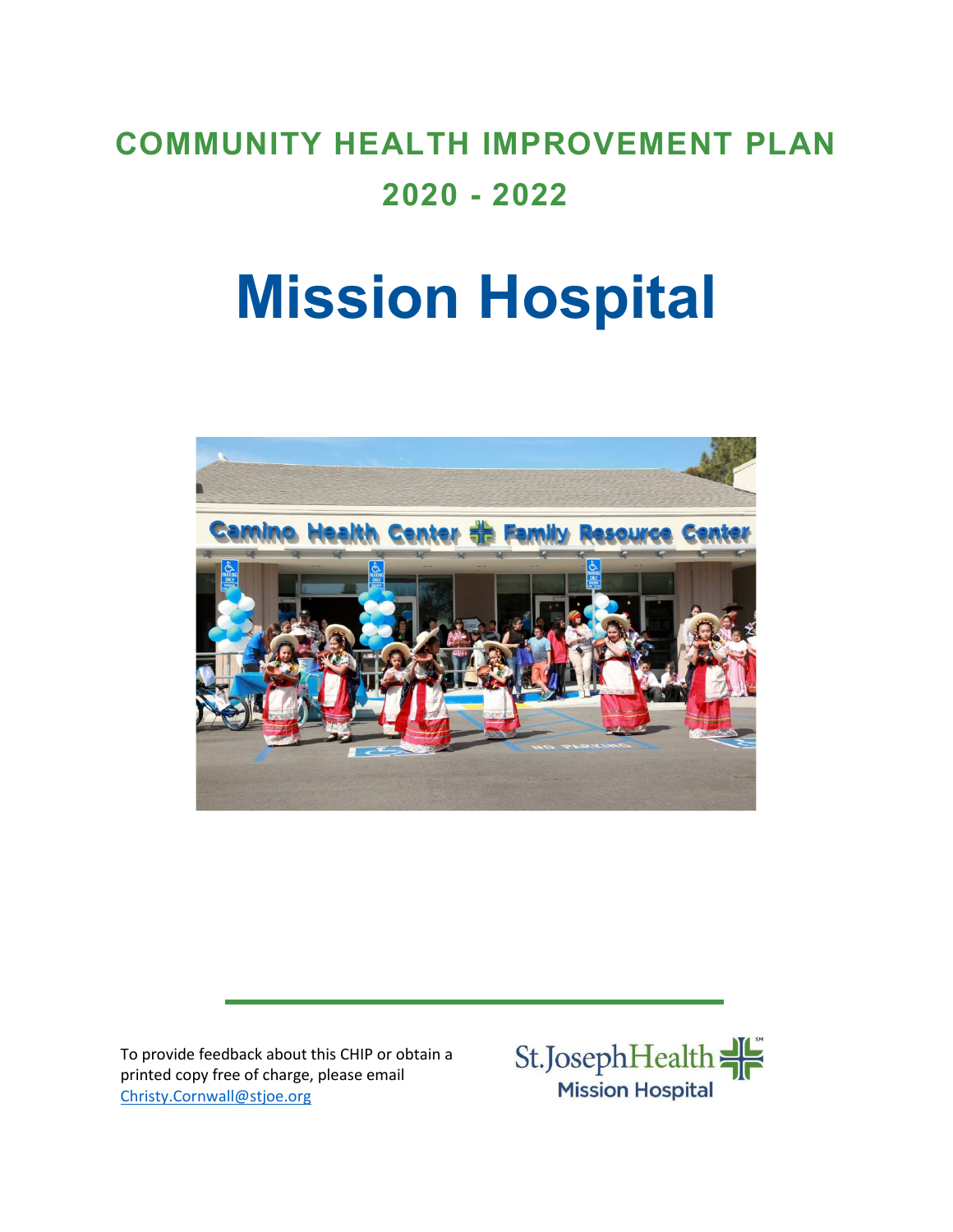## CONTENTS

| Addressing the Needs of the Community: 2020-2022 Key Community Benefit Initiatives and |
|----------------------------------------------------------------------------------------|
|                                                                                        |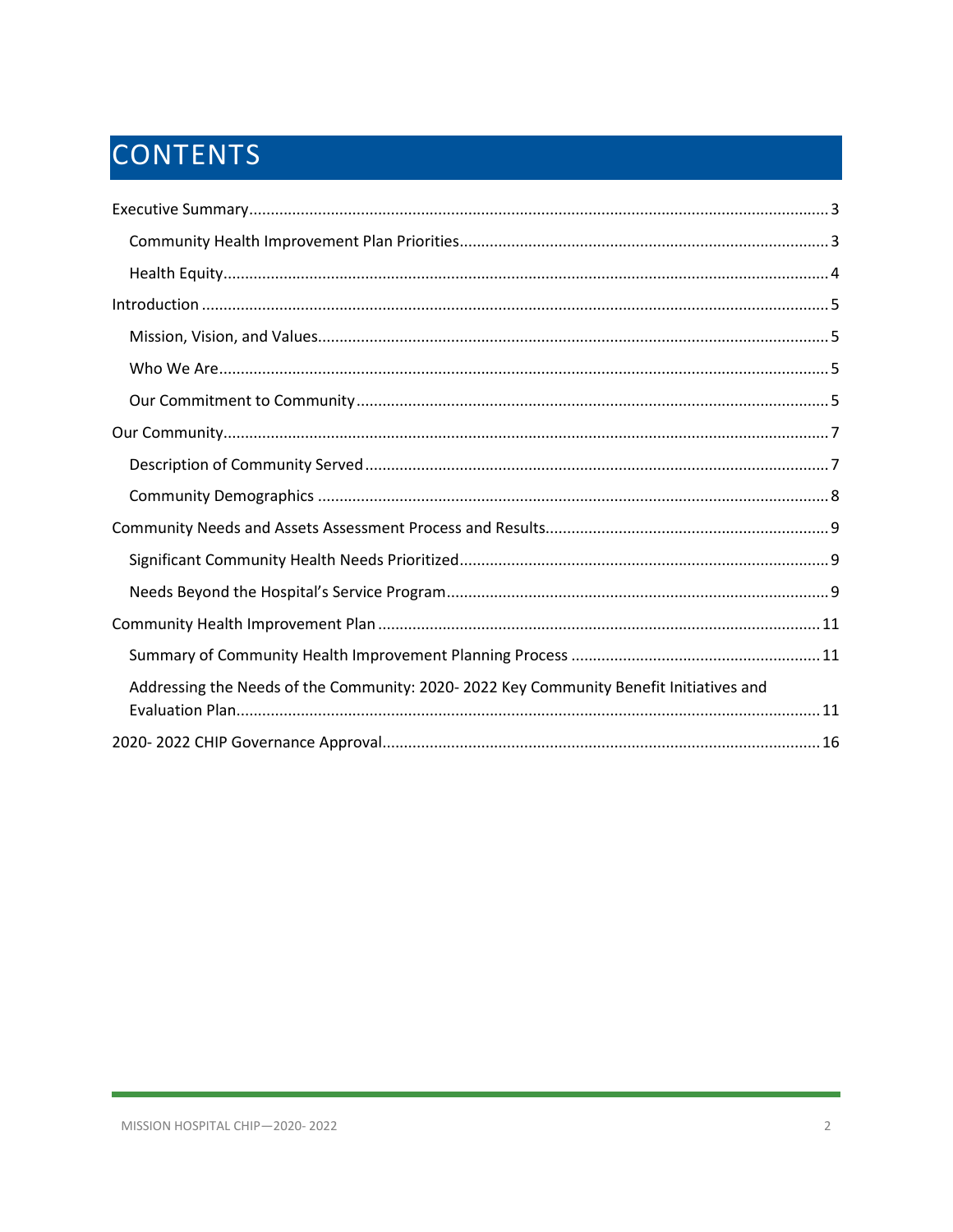## <span id="page-2-0"></span>EXECUTIVE SUMMARY

Mission Hospital has been meeting the health and quality of life needs of the local community nearly 50 years since it was founded in 1971. A member of Providence St. Joseph Health, the facility has 523 licensed beds. It serves the communities of Mission Viejo, Laguna Beach, Laguna Niguel, San Juan Capistrano, San Clemente, Rancho Santa Margarita, Lake Forest, Laguna Hills, Dana Point, Ladera Ranch Trabuco Canyon, Capistrano Beach and Aliso Viejo.

PSJH—Orange County hospitals dedicate resources to improve the health and quality of life for the communities they serve, with special emphasis on the needs of the economically poor and vulnerable. During fiscal year 2019, Mission Hospital provided \$18,515,981 in Community Benefit in response to unmet needs

Mission Hospital conducts a Community Health Needs Assessment (CHNA) in the communities it serves every three years to better understand the health-related needs and strengths. The results of the CHNA are used to guide and inform efforts to better address the needs of the community. Through a mixedmethods approach using quantitative and qualitative data, the CHNA process relied on several sources of information to identify community needs. Across Orange County, information collected includes community data-level from the Orange County Health Improvement Partnership; 2019 Kaiser Permanente CHNA; 2019 University of California, Irvine Medical Center CHNA; CalOptima Member Survey; state and national public health data; and hospital utilization data.

## <span id="page-2-1"></span>Community Health Improvement Plan Priorities

As a result of the findings of our [2019 Community Health Needs Assessment \(CHNA\)](https://www.providence.org/-/media/Project/psjh/providence/socal/Files/about/community-benefit/reports/2019chna-orangecounty.pdf?la=en&hash=1EFA38ECAF5E0C2A9CFBA76694525C43) and through a prioritization process aligned with our Mission, resources, and hospital strategic plan, Mission Hospital will focus on the following areas for its 2020-2022 Community Benefit efforts:

## PRIORITY 1: MENTAL HEALTH/SUBSTANCE USE

Mental Health & Substance Use continues to be a priority across our communities. Mental health challenges can impede people's abilities to realize their potential, cope with stresses, work productively and fruitfully, and make contributions to their communities. We will be focusing on increasing services to South Orange County residents and reducing the rates of substance use among youth in our coastal communities.

## PRIORITY 2: HOMELESSNESS & AFFORDABLE HOUSING

Homelessness and affordable housing are significant needs in our communities. Homelessness has a ripple effect throughout the community; It impacts the availability of healthcare resources, crime and safety, the workforce, and the use of tax dollars. Affordable housing benefits our communities and creates stronger outcomes – in employment, health and education. We will be working to reduce chronic homelessness, support the number of persons entering bridge and supportive housing and strengthen affordable housing policies in the 2021-2028 housing element plans.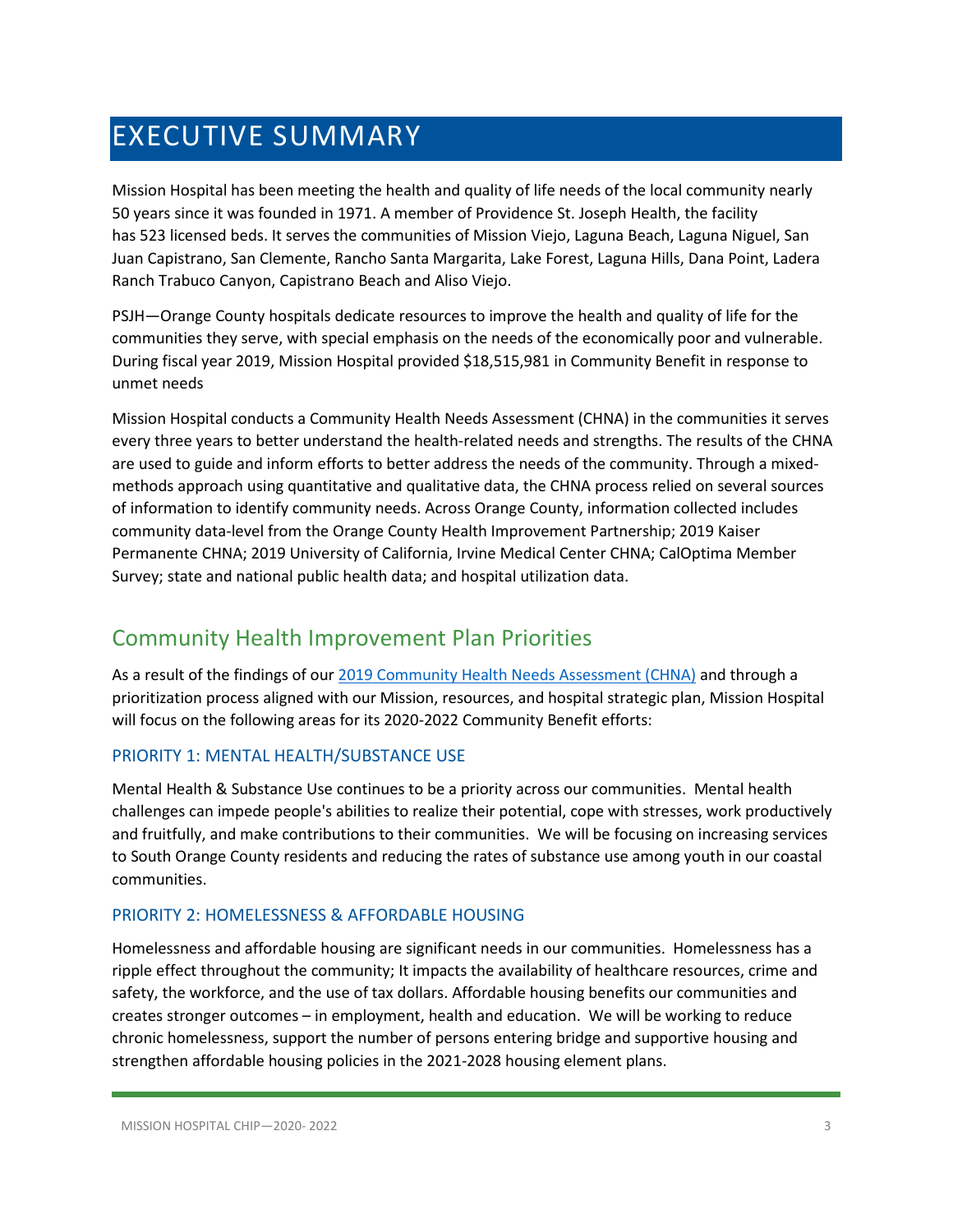## PRIORITY 3: EQUITY/RACIAL DISPARITIES

We believe that everyone should have a fair and just opportunity to attain their full potential and that no one should be disadvantaged, excluded, or dismissed from achieving that potential based on inherent characteristics such as race, ethnicity or gender identity. We will be working on strategies that increase inclusion, diversity and multiculturalism, both within our organization as well as the broader communities of South Orange County.

## <span id="page-3-0"></span>Health Equity

At Providence St. Joseph Health, we acknowledge that all people do not have equal opportunities and access to living their fullest, healthiest lives due to systems of oppression and inequities. We are committed to ensuring health equity for all by addressing the underlying causes of racial and economic inequities and health disparities. Our Vision is "Health for a Better World," and to achieve that we believe we must address not only the clinical care factors that determine a person's length and quality of life, but also the social and economic factors, the physical environment, and the health behaviors that all play an active role in determining health outcomes.

To ensure that equity is foundational to our CHIP, we have developed an equity framework that outlines the best practices that each of our hospital will implement when completing a CHIP. These practices include, but are not limited to the following:



Address root causes of inequities by utilizing evidence-based and leading practices



Explicitly state goal of reducing health disparities and social inequities

Reflect our values of justice and dignity



Leverage community strengths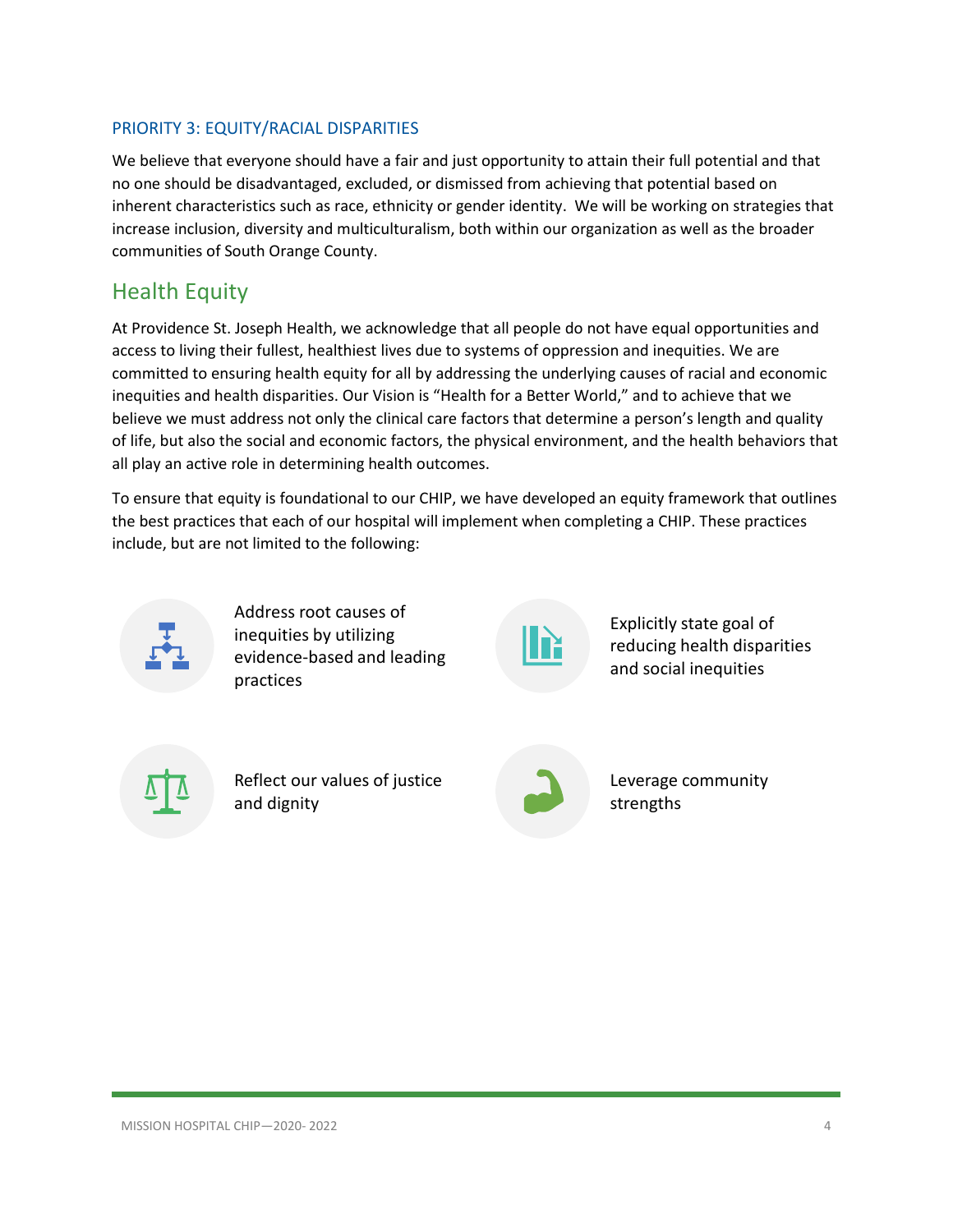## <span id="page-4-0"></span>INTRODUCTION

## <span id="page-4-1"></span>Mission, Vision, and Values

| Our Mission | As expressions of God's healing love, witnessed through the ministry of Jesus,<br>we are steadfast in serving all, especially those who are poor and vulnerable. |
|-------------|------------------------------------------------------------------------------------------------------------------------------------------------------------------|
|             | <i>Our Vision</i> Health for a Better World.                                                                                                                     |
|             | Our Values Compassion - Dignity - Justice - Excellence - Integrity                                                                                               |

## <span id="page-4-2"></span>Who We Are

Mission Hospital, an acute-care hospital founded in 1971 by a group of physicians, partnered in 1993 with Children's Hospital of Orange County (CHOC) to provide pediatric services. In 1994, the hospital became a member of St. Joseph Health. In 2009, Mission Hospital acquired South Coast Medical Center in Laguna Beach. In 2016 Mission Hospital joined the Providence family of 51 hospitals. Mission Hospital has two locations, one in Mission Viejo and the other in Laguna Beach, California. It has 523 licensed beds, of which 296 are currently available. Mission Hospital has a staff of more than 2,000 and professional relationships with more than 1,300 local physicians. Major programs and services offered to the community include a Level II Trauma Center, cardiac care, critical care, diagnostic imaging, emergency medicine, and obstetrics.

## <span id="page-4-3"></span>Our Commitment to Community

Mission Hospital dedicates resources to improve the health and quality of life for the communities it serves, with special emphasis on the needs of the economically poor and vulnerable. During FY2019, our hospital provided \$[1](#page-4-4)8,515,981 in Community Benefit<sup>1</sup> in response to unmet needs and to improve the health and well-being of those we serve in South Orange County. This total included Financial

<span id="page-4-4"></span> $1$  A community benefit is an initiative, program or activity that provides treatment or promotes health and healing as a response to identified community needs and meets at least one of the following community benefit objectives: a. Improves access to health services; b. Enhances public health; c. Advances increased general knowledge; and/or d. Relieves government burden to improve health. Note: Community benefit includes both services to the economically poor and broader community. To be reported as a community benefit initiative or program, community need must be demonstrated. Community need can be demonstrated through the following: 1) community health needs assessment developed by the ministry or in partnership with other community organizations; 2) documentation that demonstrates community need and/or a request from a public agency or community group was the basis for initiating or continuing the activity or program; 3) or the involvement of unrelated, collaborative tax-exempt or government organizations as partners in the community benefit initiative or program.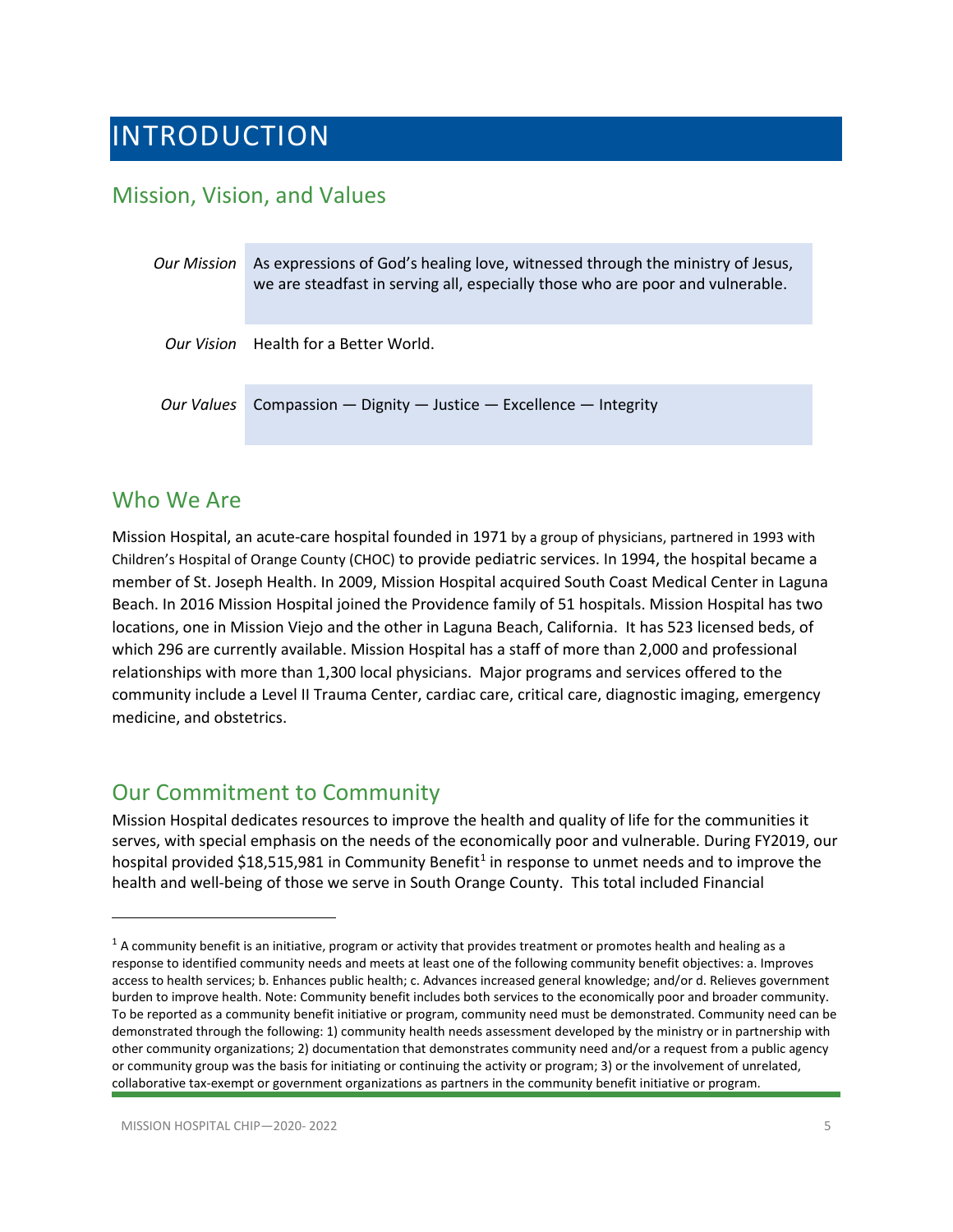Assistance at cost, and other cost of care, in addition to strategic community investment addressing community need. The hospital received more Medicaid revenue than the expense it incurred in fiscal year 2019 (for a 2017-2019 period), due to the Medicaid Hospital Quality Assurance Fee (HQAF) program. Thus, there was \$0 net benefit for Medicaid. If there was no Medicaid HQAF Fee reimbursement, the hospital's unpaid Medicaid would have been \$111,466,797. For FY19, Mission Hospital had an unpaid cost of Medicare of \$20,369,434.

Our region includes three PSJH hospitals: Mission Hospital, St. Joseph Hospital in Orange, and St. Jude Medical Center in Fullerton. Together, our communities include Orange County as well as parts of Los Angeles, Riverside and San Bernardino Counties. Orange County has a total of over 20 hospitals and over 88 health centers, of which 16 are designated as Federally Qualified Health Centers.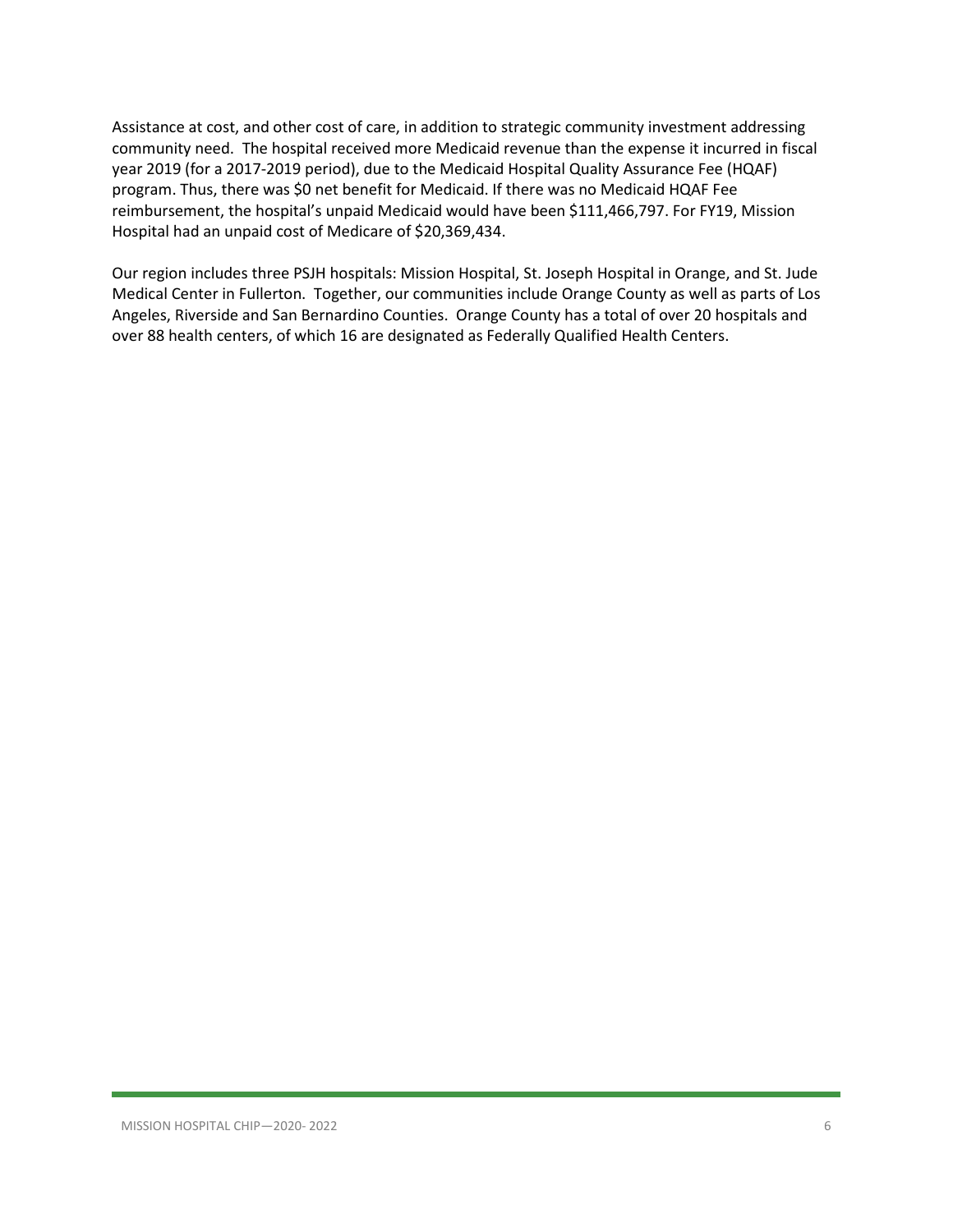## <span id="page-6-0"></span>OUR COMMUNITY

## <span id="page-6-1"></span>Description of Community Served

The community served by Mission Hospital is based upon geographic access and other area hospitals, as well as patient ZIP Codes. The service area for Mission Hospital was defined using census tracts inside South Orange County. In total there are 109 census tracts within the service area of Mission Hospital. The population in Mission Hospital's total service area makes up 18% of Orange County.



*Figure 1. Mission Hospital's Total Service Area*

Of the over 590,000 permanent residents in the total service area, roughly 42% live in the high need area, defined by lower life expectancy at birth, lower high school graduation rates, and more households at or below 200% FPL compared to census tracts in the total service area. For reference, 200% FPL is equivalent to an annual household income of \$51,500 or less for a family of 4. These households are more likely to regularly make spending tradeoffs regarding utilities, rent, groceries, medicine, and other basic expenses.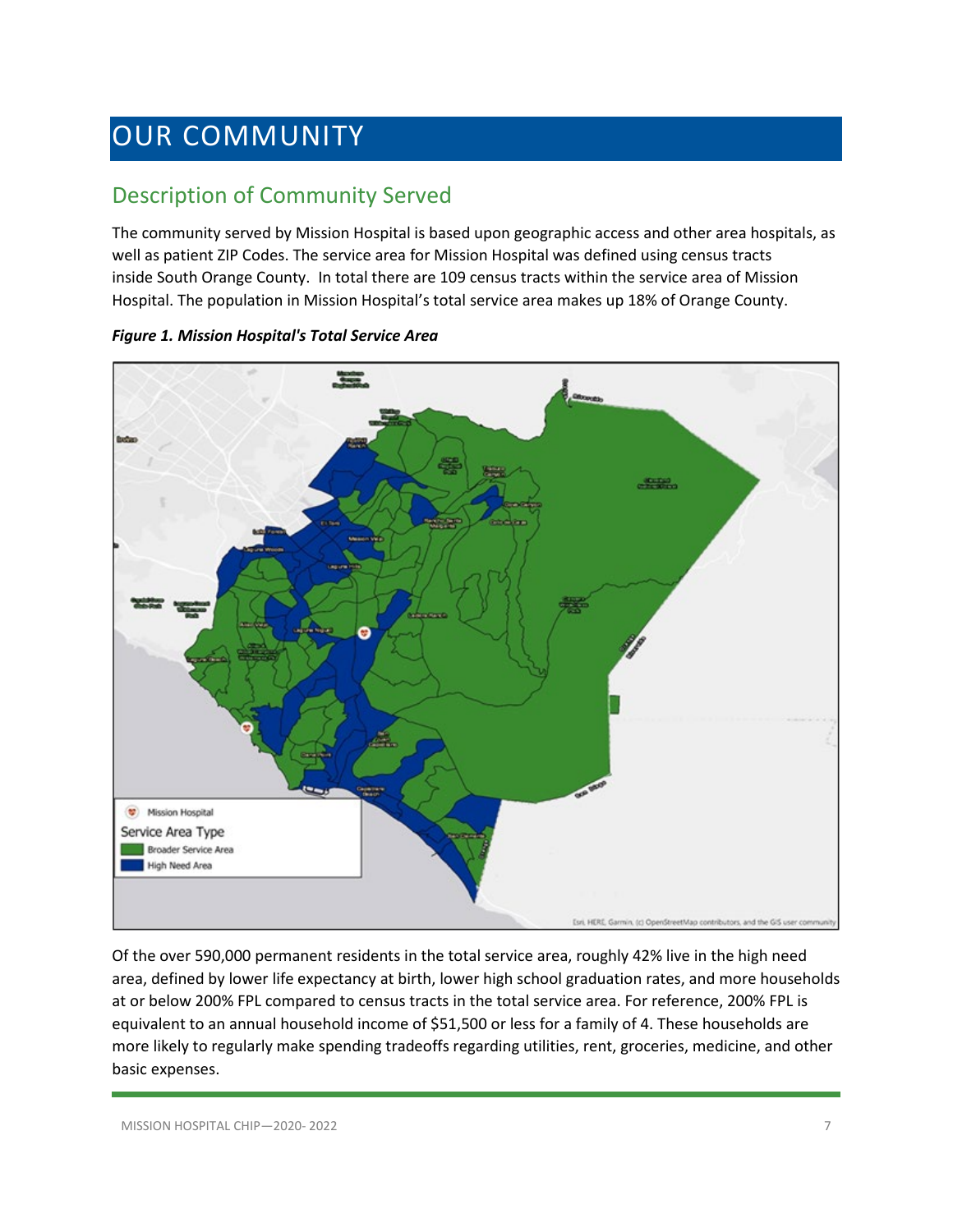## <span id="page-7-0"></span>Community Demographics

## POPULATION AND AGE DEMOGRAPHICS

The population in Mission Hospital's total service area makes up 18% of Orange County. The male-tofemale distribution is roughly equal across the geographies. The high need service area has a higher percentage of people over the age of 65 and between ages 18 and 34. People ages 35 to 54 and under the age of 18 are less likely to live in high need census tracts.

## POPULATION BY RACE AND ETHNICITY

Individuals who identify as Hispanic and "other" race are more likely to live in high need census tracts. People identifying as white are less likely to live in high need census tracts.

## SOCIOECONOMIC INDICATORS

| Indicator                                                                                                                                                            | <b>Broader</b><br><b>Service Area</b> | <b>High Need</b><br><b>Service Area</b> | <b>Total Service</b><br>Area | Orange<br>County |
|----------------------------------------------------------------------------------------------------------------------------------------------------------------------|---------------------------------------|-----------------------------------------|------------------------------|------------------|
| <b>Median Income</b><br>Data Source: American Community Survey<br>Year: 2019                                                                                         | \$126,947                             | \$85,526                                | \$108,224                    | \$88,453         |
| <b>Percent of Renter Households with</b><br><b>Severe Housing Cost Burden</b><br>Data Source: American Community Survey<br>Year: Estimates based on 2013 - 2017 data | 25.4%                                 | 30.3%                                   | 28.1%                        | 28.0%            |

#### *Table 1. Socioeconomic Indicators for St. Mary Medical Center Service Area*

The median income for the total service area for Mission Hospital is about \$20,000 higher than Orange County overall. There is over a \$40,000 difference in median income between the broader and high need service area.

Severe housing cost burden is defined as households that spend 50% or more of their income on housing costs. The total service area and Orange County have roughly the same percentage of renter households that are severely housing cost burdened (28%). In the high need service area, 30% of renter households are severely housing cost burdened. Within the total service area there are census tracts in which over 50% of households are experiencing severe housing cost burden.

**Full demographic and socioeconomic information for the service area can be found in the [2019 CHNA](https://www.providence.org/-/media/Project/psjh/providence/socal/Files/about/community-benefit/reports/2019chna-orangecounty.pdf?la=en&hash=1EFA38ECAF5E0C2A9CFBA76694525C43)  [for Mission Hospital.](https://www.providence.org/-/media/Project/psjh/providence/socal/Files/about/community-benefit/reports/2019chna-orangecounty.pdf?la=en&hash=1EFA38ECAF5E0C2A9CFBA76694525C43)**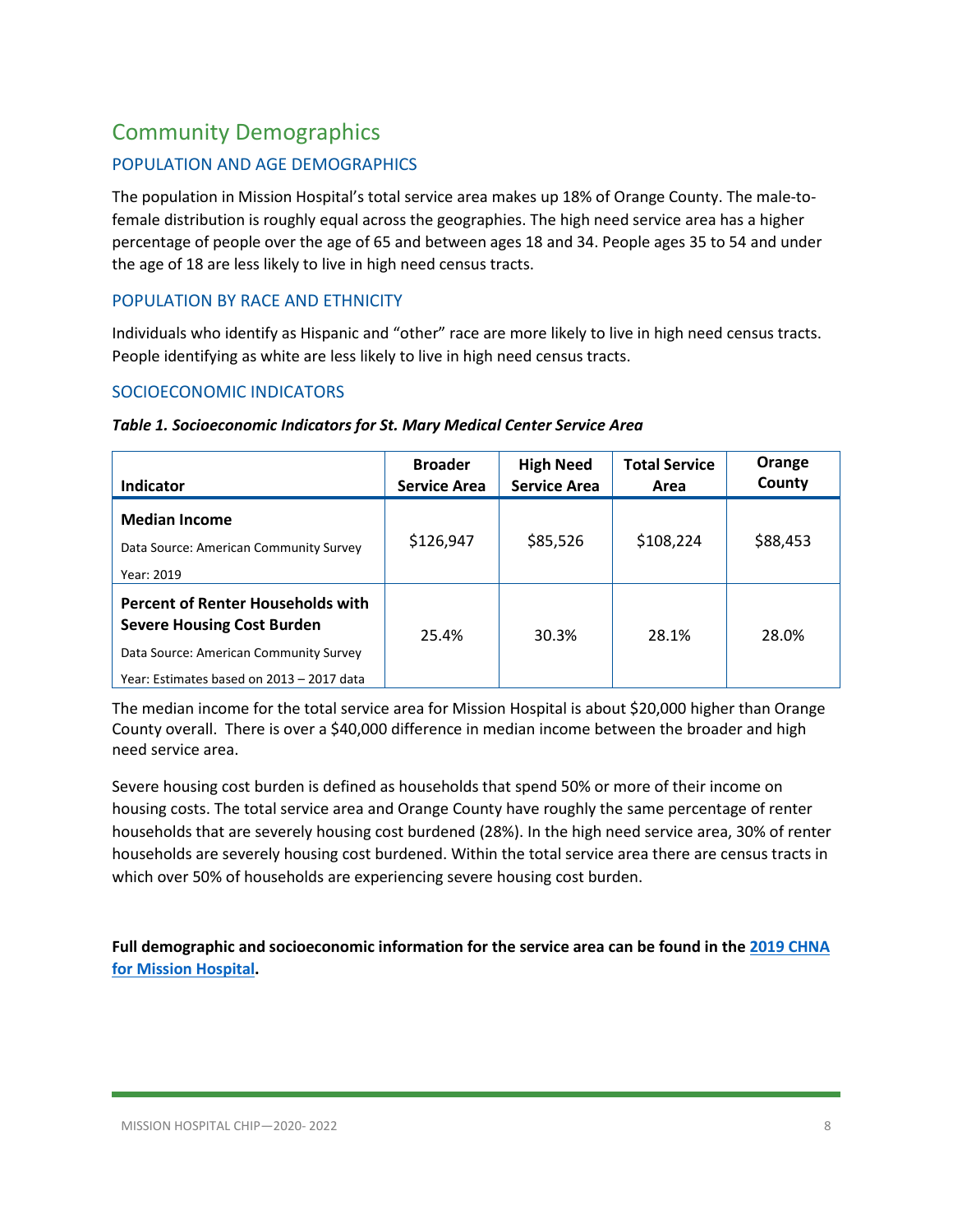## <span id="page-8-0"></span>COMMUNITY NEEDS AND ASSETS ASSESSMENT PROCESS AND RESULTS

## <span id="page-8-1"></span>Significant Community Health Needs Prioritized

## PRIORITY 1: MENTAL HEALTH & SUBSTANCE USE

Creating awareness and services addressing mental health along with substance use.

### PRIORITY 2: HOUSING & HOMELESSNESS

Social determinants of health, like housing, have a substantial impact on health behaviors and health outcomes. Addressing housing instability, housing affordability, and preventing homelessness will improve health in the communities we serve.

## PRIORITY 3: EQUITY & RACIAL DISPARITIES

The need for increased health equity and the presence of health disparities by race are key priorities to address.

As we develop the Community Health Improvement Plan (CHIP), we will integrate prevention and addressing racial disparities as a cornerstone of each of these priority areas.

## <span id="page-8-2"></span>Needs Beyond the Hospital's Service Program

No hospital facility can address all of the health needs present in its community. We are committed to continue our Mission through Community Health Investment Programs and by funding other non-profits through the Community Partnership Fund. Organizations that receive funding provide specific services and resources to meet the identified needs of underserved communities throughout Mission Hospital service areas.

The following community health needs identified in the ministry CHNA will not be address and an explanation is provided below:

- **Cancer:** Given other priorities, this issue was not selected.
- **Diabetes:** Local Federally Qualified Health Centers provide primary medical care to residents with low incomes who have diabetes.
- **Early Childhood Education:** Given other priorities, resource constraints, and lack of expertise to offer this program, this issue was not selected.
- **Economic Mobility:** Given other priorities, resource constraints and lack of expertise to offer this program, this issue was not selected.
- **Environment/Climate:** [Providence St. Joseph Health has committed to being carbon negative](https://www.providence.org/about/community-partnerships/work-we-do/government-affairs-and-social-responsibility/environmental-stewardship/our-commitment-to-environmental-transformation) by [2030.](https://www.providence.org/about/community-partnerships/work-we-do/government-affairs-and-social-responsibility/environmental-stewardship/our-commitment-to-environmental-transformation) This effort will involve all hospital staff. The Regional Director, Community Health Investment has been appointed to the System Environmental Justice Work Group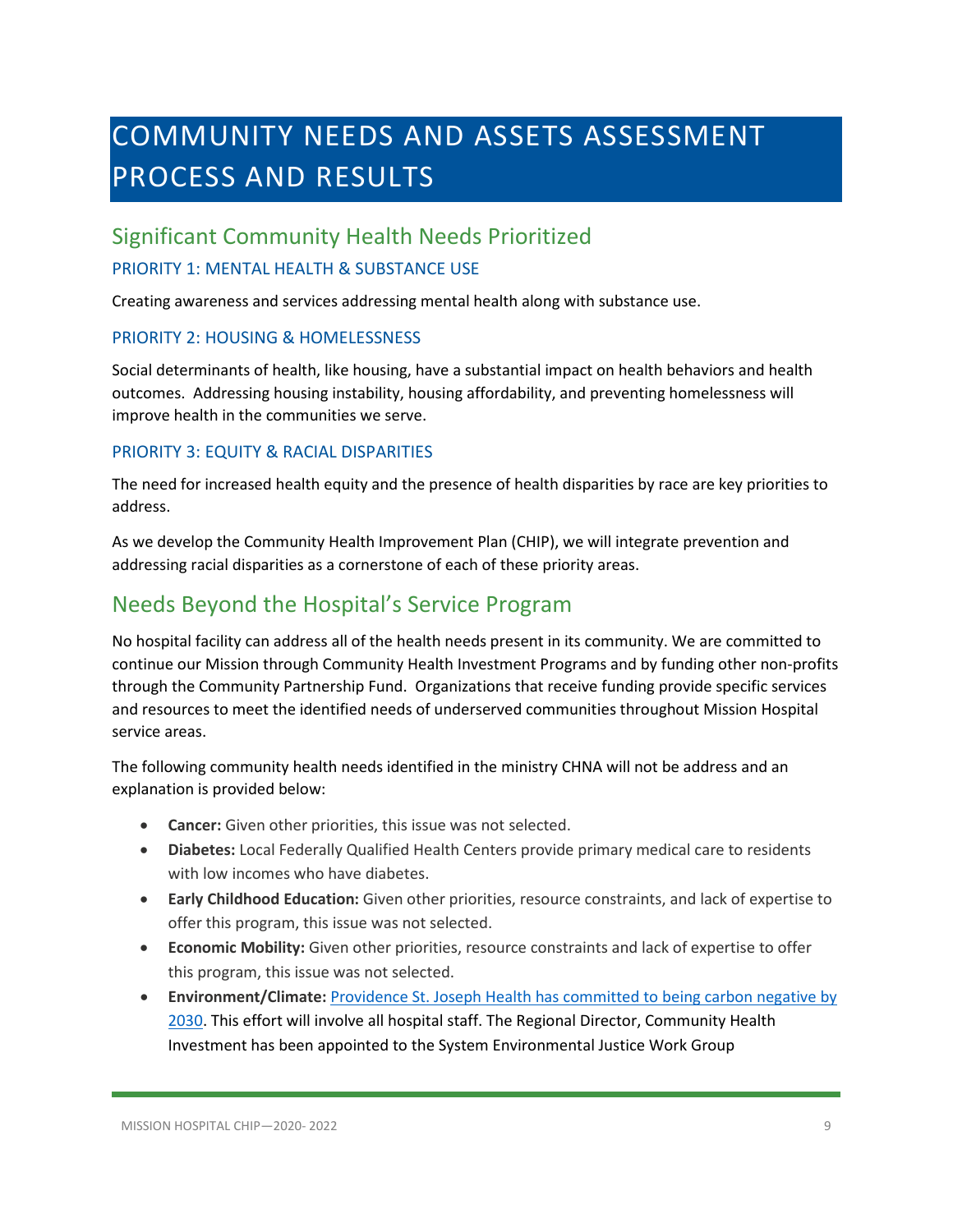- **Food Security:** Given other priorities raised during our most recent CHNA, this need became a lower priority compared to others when reviewing the impact Mission Hospital could have to resolve this issue.
- **Health Care Access**: Local Federally Qualified Health Centers provide primary care services to residents of South Orange County with low incomes. We will maintain many of the programs currently in place through Community Health Investment to continue supporting access to care such as health insurance enrollment, care navigation and medical transportation services.
- **Obesity:** Given other priorities raised during our most recent CHNA, this issue became a lower priority compared to others.
- **Safety:** Given other priorities raised during our most recent CHNA, this issue became a lower priority compared to others.
- **Senior Health:** Given other priorities raised during our most recent CHNA, this issue became a lower priority compared to others.

In addition, Mission Hospital Regional Medical Center will collaborate with local organizations that address the aforementioned community needs to coordinate care and referrals to address these unmet needs.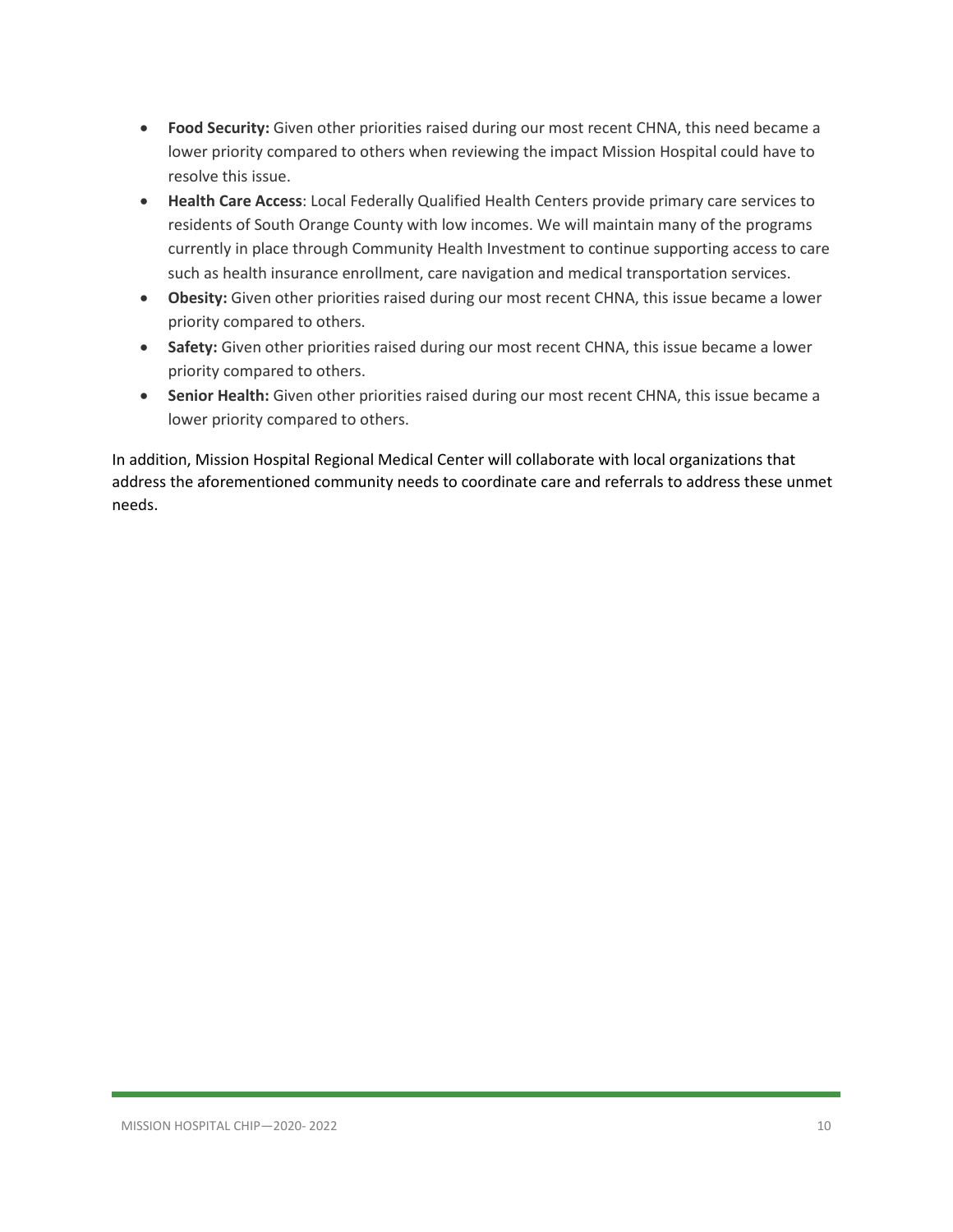## <span id="page-10-0"></span>COMMUNITY HEALTH IMPROVEMENT PLAN

## <span id="page-10-1"></span>Summary of Community Health Improvement Planning Process

The Regional Director and local Program Director developed strategies based on insight from the quantitative and qualitative data as well as local Community Health Investment caregivers, and input and feedback were provided by the Community Benefit Committee.

The 2020-2022 Community Health Improvement Plan (CHIP) process was disrupted by the SARS-CoV-2 virus and COVID-19, which has impacted all of our communities. While we have focused on crisis response, it has required a significant re-direction of resources and reduced community engagement in the CHIP process.

This CHIP is currently designed to address the needs identified and prioritized through the 2019 CHNA, though COVID-19 will have substantial impacts on our community needs. These impacts are likely to exacerbate some of the needs identified, and cause others to rise in level of priority. While this is a dynamic situation, we recognize the greatest needs of our community will change in the coming months, and it is important that we adapt our efforts to respond accordingly. This CHIP will be updated in 2021 to better document the impact of and our response to COVID-19 in our community. We are committed to supporting, strengthening, and serving our community in ways that align with our Mission, engage our expertise, and leverage our Community Benefit dollars in the most impactful ways.

Mission Hospital Regional Medical Center anticipates that implementation strategies may change and therefore, a flexible approach is best suited for the development of its response to the CHNA. For example, certain community health needs may become more pronounced and require changes to the initiatives identified by Mission Hospital Regional Medical Center in the enclosed CHIP.

## <span id="page-10-2"></span>Addressing the Needs of the Community: 2020- 2022 Key Community Benefit Initiatives and Evaluation Plan

## PRIORITY #1: MENTAL HEALTH/SUBSTANCE USE

*Community Need Addressed*

Mental Health Challenges and Youth Substance Use

### *Goals (Anticipated Impact)*

Improve the mental health of low-income residents (children and adults) in South Orange County

Reduce the percent of 9<sup>th</sup> and 11<sup>th</sup> graders who report using alcohol or other drugs within the last 30 days

#### *Outcome Measure*

- Increase the number of unique clients participating in mental health services (e.g. therapeutic, psychoeducational, or support groups) offered at the Family Resource Centers
- Increase the number of residents who are active on Each Mind Matters social media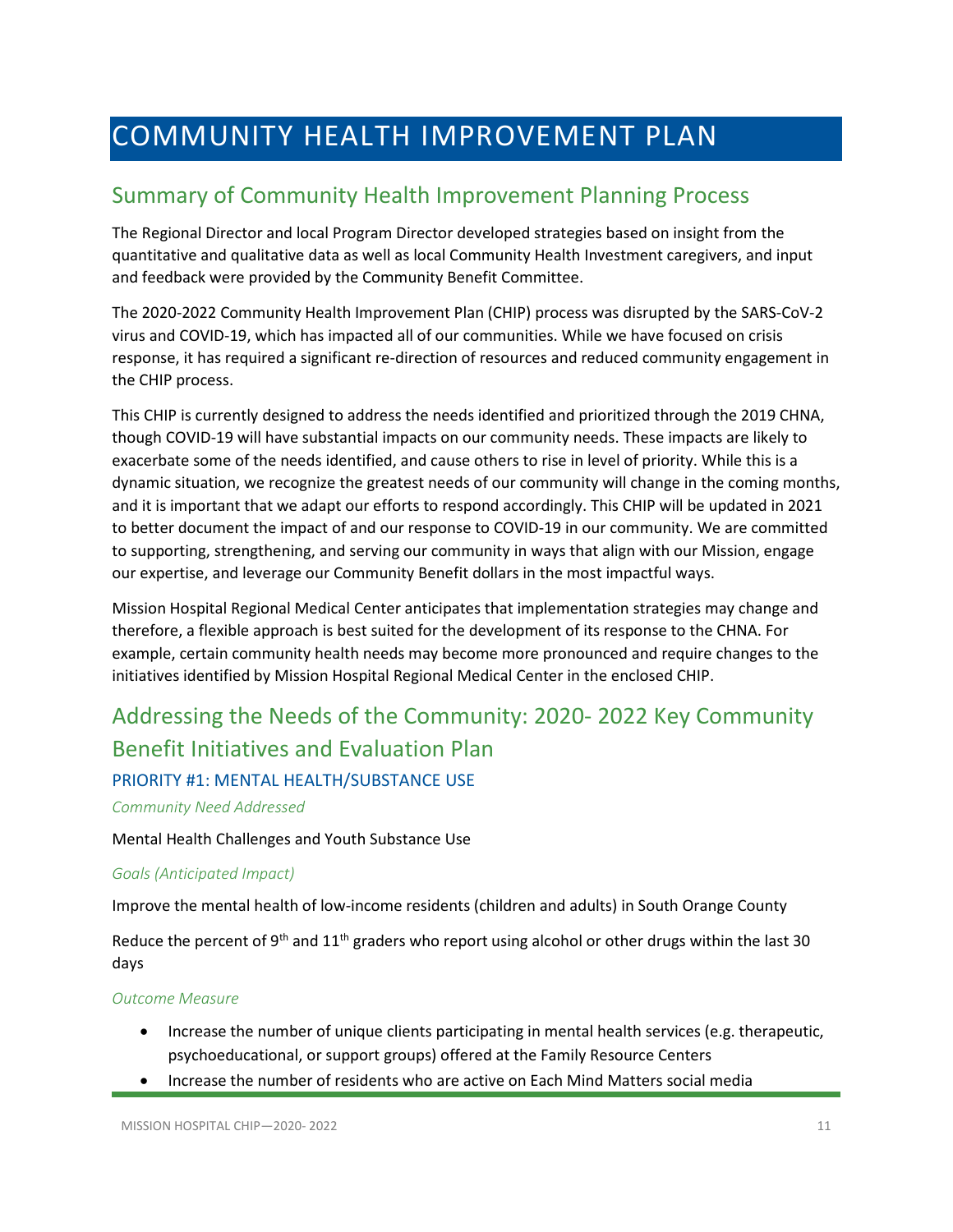• Reduce the percent of 9<sup>th</sup> and  $11<sup>th</sup>$  graders in select South Orange County schools who report using alcohol or other drugs within the last 30 days

*Table 2. Strategies for Addressing Mental Health Challenges and Youth Substance Use*

| <b>Strategy</b>                                                                                                                                         | <b>Target Population</b>                                     |  |
|---------------------------------------------------------------------------------------------------------------------------------------------------------|--------------------------------------------------------------|--|
| 1. Increase # of unique clients participating in therapeutic,<br>psychoeducational, psychiatric, or support group services                              | Residents with low incomes in<br>South Orange County         |  |
| 2. Demonstrate measurable benefit through improvement in<br>PHQ-9 and GAD-7 pre- and post-scores, and accomplishment of<br>treatment plan goals         | Residents engaged in therapy                                 |  |
| 3. Adapt the Each Mind Matters/Promise to Talk campaign in<br>response to COVID-19                                                                      | Residents with low incomes,<br>particularly Spanish speaking |  |
| 4. Implement Raising Healthy Teens and Strength in Numbers<br>campaigns to reduce youth substance use at targeted South<br><b>Orange County schools</b> | Youth, parents, and youth-<br>serving organizations          |  |

*Planned Collaboration*

Key Community Partners: Orange County Mental Health, Orange County Health Care Agency ADEPT Program, Orange County Sheriff's Department, Orange County Department of Education, Orange County Whole Person Care, City of Mission Viejo, Orange County Department of Child Support Services, Orange County United Way, Orange County, Children's Bureau, Wellness & Prevention Center, NAMI, Camino Health Center, Laguna Beach Community Clinic, Share Our Selves, OMID, MECCA, Capistrano Unified School District, Laguna Beach Unified School District, National Coalition for Alcohol and Drug Dependency – Orange County, Boys & Girls Club of Laguna Beach, Boys and Girls Clubs of Capistrano Valley, Seneca Family of Agencies, Child Guidance Center, Families Forward, Pathways Community Services – Project RENEW, Waymakers, Second Harvest Food Bank, Help Me Grow OC, MOMs of Orange County, South County Outreach, UNIDOS, Friendship Shelter, Illumination Foundation, Our Father's Table, Families Assistance Ministries, Mercy House, Florence Sylvester Memorial Senior Center, CalOptima, Meals on Wheels, 2-1-1, Agewell Senior Services, Coalition for Humane Immigrant Rights, Coalition of Orange County Community Health Centers, St. Jude Medical Center, St. Joseph Hospital, Westbound Communications

### *Resource Commitment*

\$1.1 million for all mental health and substance use prevention services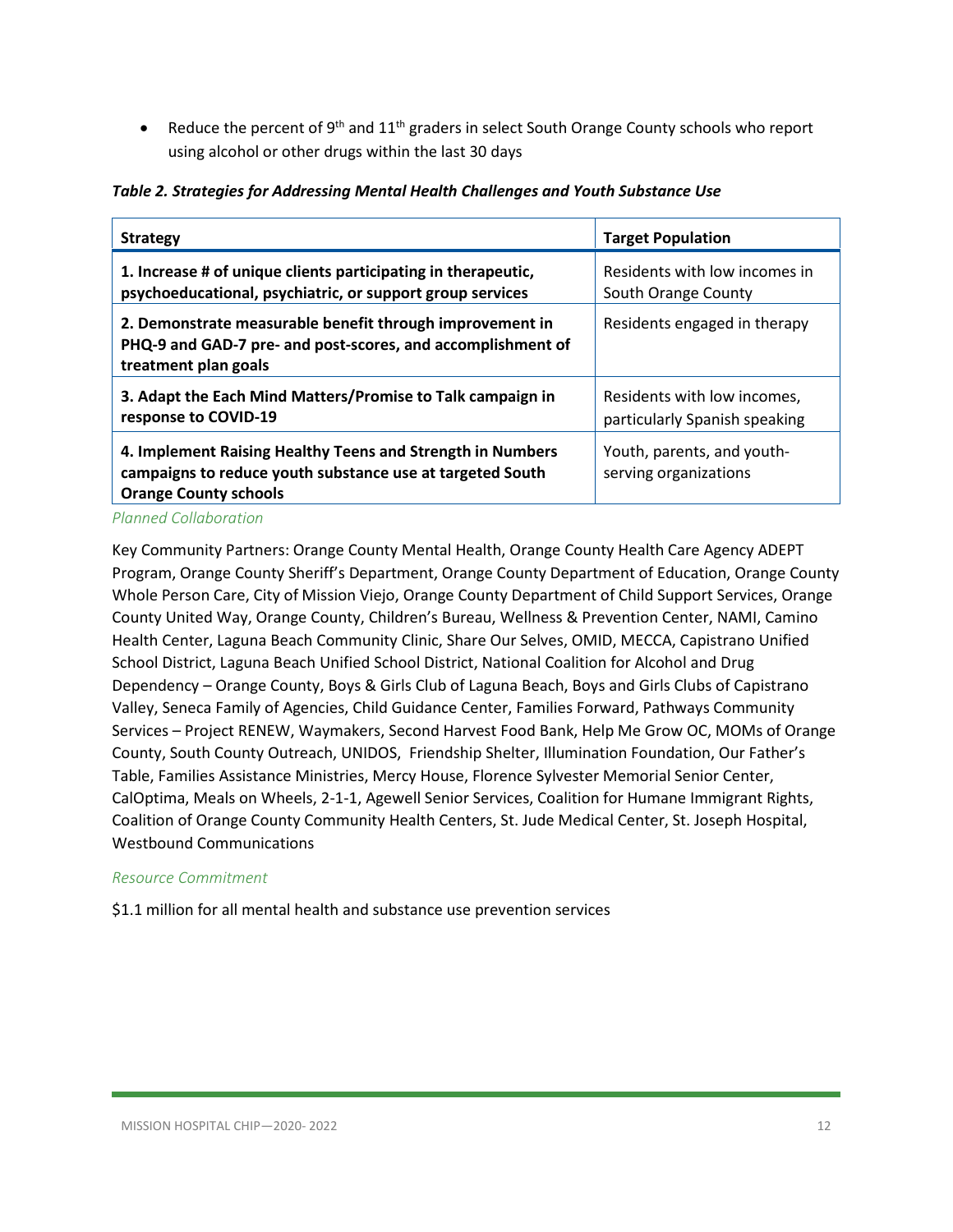## PRIORITY #2: HOMELESSNESS AND AFFORDABLE HOUSING

#### *Community Need Addressed*

#### Increase in homelessness and the lack of affordable housing

#### *Goal (Anticipated Impact)*

Reduce chronic homelessness, support the number of persons entering bridge and supportive housing and strengthen affordable housing policies in the 2021-2028 housing elements

#### *Outcome Measure*

- Reduce chronic homelessness in South Orange County by 2022 as measured by the rate of individuals experiencing chronic homelessness in the Annual Point in Time Count (2019 = 763)
- Continue securing bridge and permanent supportive housing solutions for identified residents in South County
- Strengthen affordable housing policies in the 2021-2028 housing elements in at least 2 target South Orange County cities by 2022.

#### *Table 3. Strategies for Addressing Homelessness and Affordable Housing*

| <b>Strategy</b>                                                                                                                                                                          | <b>Target Population</b>                         |
|------------------------------------------------------------------------------------------------------------------------------------------------------------------------------------------|--------------------------------------------------|
| 1. Train a minimum of 100 housing champions in South Orange<br>County cities to support affordable housing projects.                                                                     | Residents                                        |
| 2. Engage with housing champions in local city housing element<br>process to promote stronger policies in the 2021-2028 housing<br>elements that will result in more affordable housing. | Residents                                        |
| 3. Continue securing bridge and permanent supportive housing<br>solutions for identified residents in South Orange County.                                                               | <b>Residents</b>                                 |
| 4. Continue the care navigation program and implement best<br>practices identified in the region.                                                                                        | Individuals experiencing chronic<br>homelessness |

### *Planned Collaboration*

Collaborative partners include: the Kennedy Commission; Family Assistance Ministries, Families Forward, Family Solutions Collaborative, Friendship Shelter, Habitat for Humanity, Illumination Foundation, Mercy House, Our Father's Table, South County Outreach, United Way OC, YIMBY

### *Resource Commitment*

\$800,000 to support this effort and our partners, which include two community care navigators and grants to partner organizations.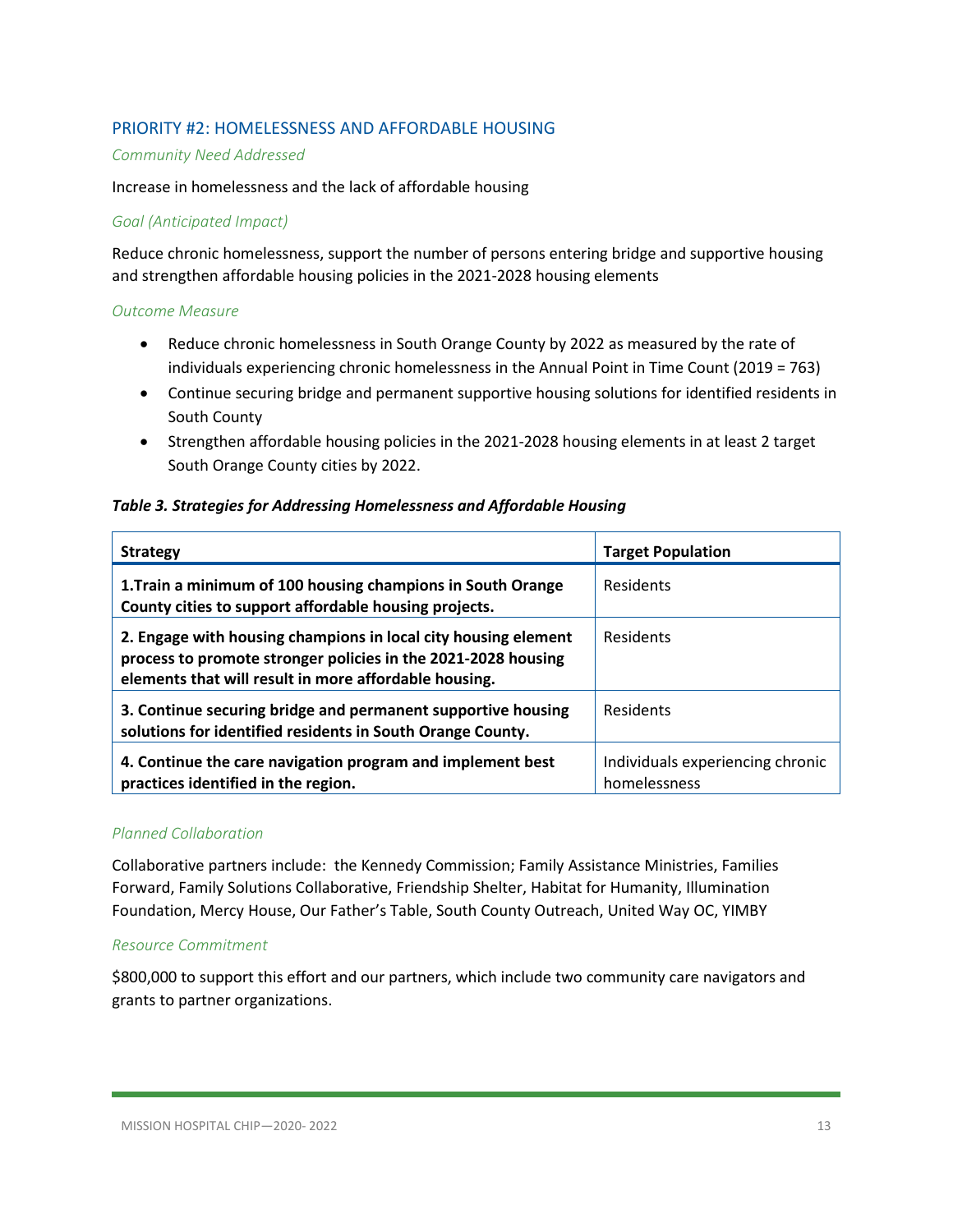## PRIORITY #3: EQUITY/RACIAL DISPARITIES

*Community Need Addressed*

#### Equity/Racial Disparities

#### *Goal (Anticipated Impact)*

Improve the health outcomes of uninsured and underinsured residents

#### *Outcome Measure*

- Serve at least 800 low income, Limited English Proficient (LEP) adults through programs offered through Community Health Investment programs such as the Family Resource Centers
- Increase participants attending events promoting inclusion, diversity and multiculturalism in South Orange County (2019 baseline – 160 residents)
- Implement strategies identified in the Providence St. Joseph Health Inclusion, Equity & Diversity Committee that creates practices to increase diversity, inclusion and equity
- Increase the number of college students enrolled in the COPE Health Scholars Program

### *Table 4. Strategies for Addressing Equity/Racial Disparities*

| <b>Strategy</b> |                                                                                                                                                   | <b>Target Population</b>                                                      |
|-----------------|---------------------------------------------------------------------------------------------------------------------------------------------------|-------------------------------------------------------------------------------|
|                 | 1. Serve LEP adults with low incomes through efforts<br>coordinated by the Community Health Investment<br>Department.                             | LEP Residents with low incomes                                                |
| 2.              | Increase participants attending events promoting inclusion,<br>diversity and multiculturalism in South Orange County (2019)<br>baseline = $160$ ) | <b>Residents</b>                                                              |
| 3.              | Develop and implement a plan to reduce the health disparity<br>in alignment with local feedback and PSJH efforts                                  | Residents, leadership of PSJH<br>Diversity, Equity and Inclusion<br>Committee |
| 4.              | Empower LEP adults with low incomes to reduce isolation<br>and improve resiliency through Community Health<br>Investment outreach.                | LEP Residents with low incomes                                                |
|                 | 5. Increase the number of enrollees into the COPE Health<br>Scholars Program (2019 baseline = 68)                                                 | College students in South<br><b>Orange County</b>                             |

### *Planned Collaboration*

Access California Services, Boys and Girls Club-Laguna Beach, Breakthrough SJC, Catholic Charities, Catholic Diocese of Orange: Office of Life, Justice & Peace, Coalition for Immigrant Rights (CHIRLA), Community Health Initiative OC (CHIOC), Community Legal Aid of Southern California Congregation of the Sisters of St. Joseph, Clergy & Laity United for Economic Justice (CLUE), COPE Health Scholars Program, Haitian Bridge Alliance, Interfaith Council of Greater Rancho Santa Margarita, Latino Health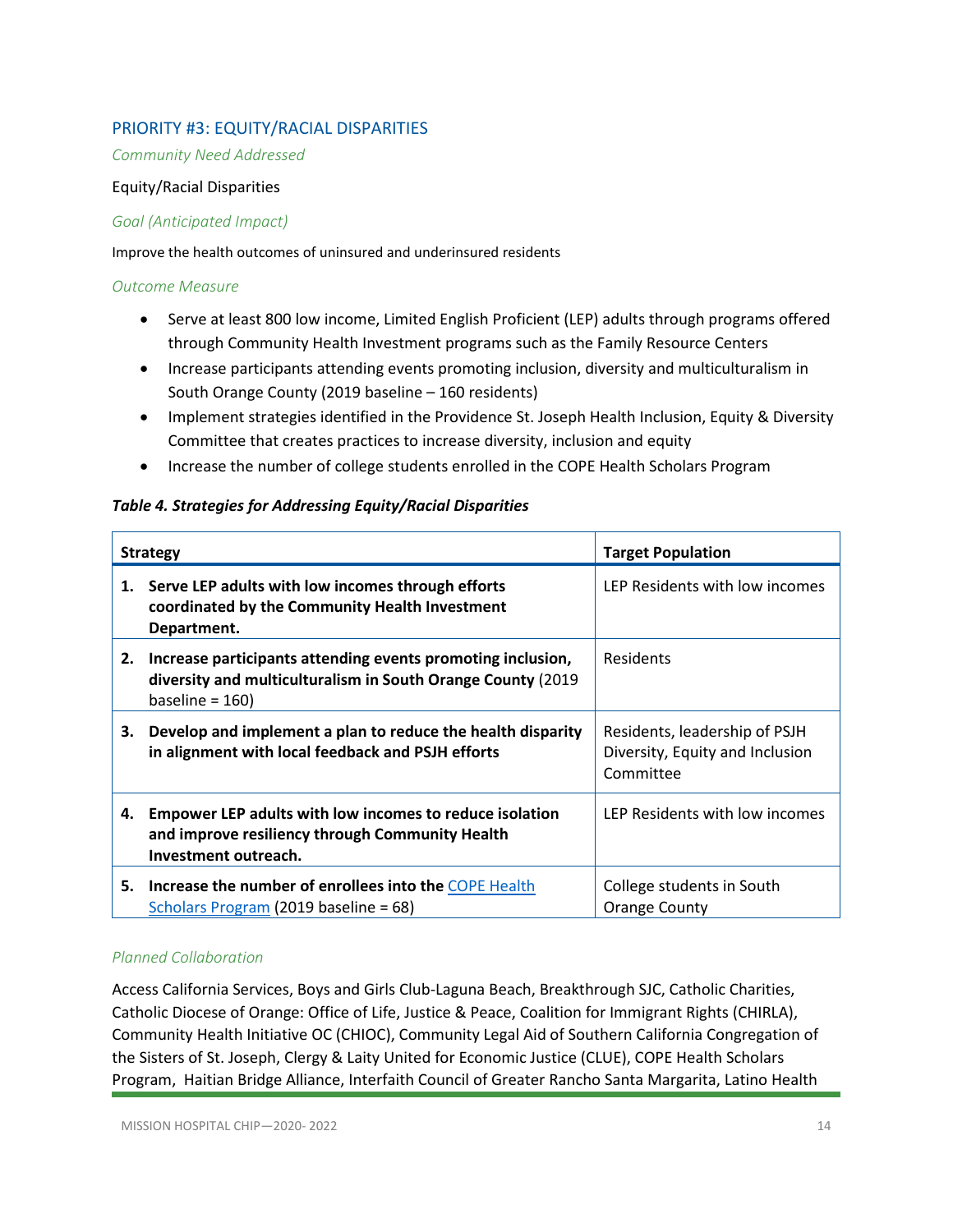Access, Mission Basilica Immigration Ministry, OC Human Relations, OC Civic Engagement Table, OC Opportunity Initiative Funders Collaborative, OMID Multicultural Institute for Development, Orange County Community Foundation, OC Resilience, Our Savior's Lutheran Church, Public Law Center, St. Edward Church Social Justice Ministry, UNIDOS, Women for American Values and Ethics, World Relief

### *Resource Commitment*

\$600,000 in staff time and operational expenses